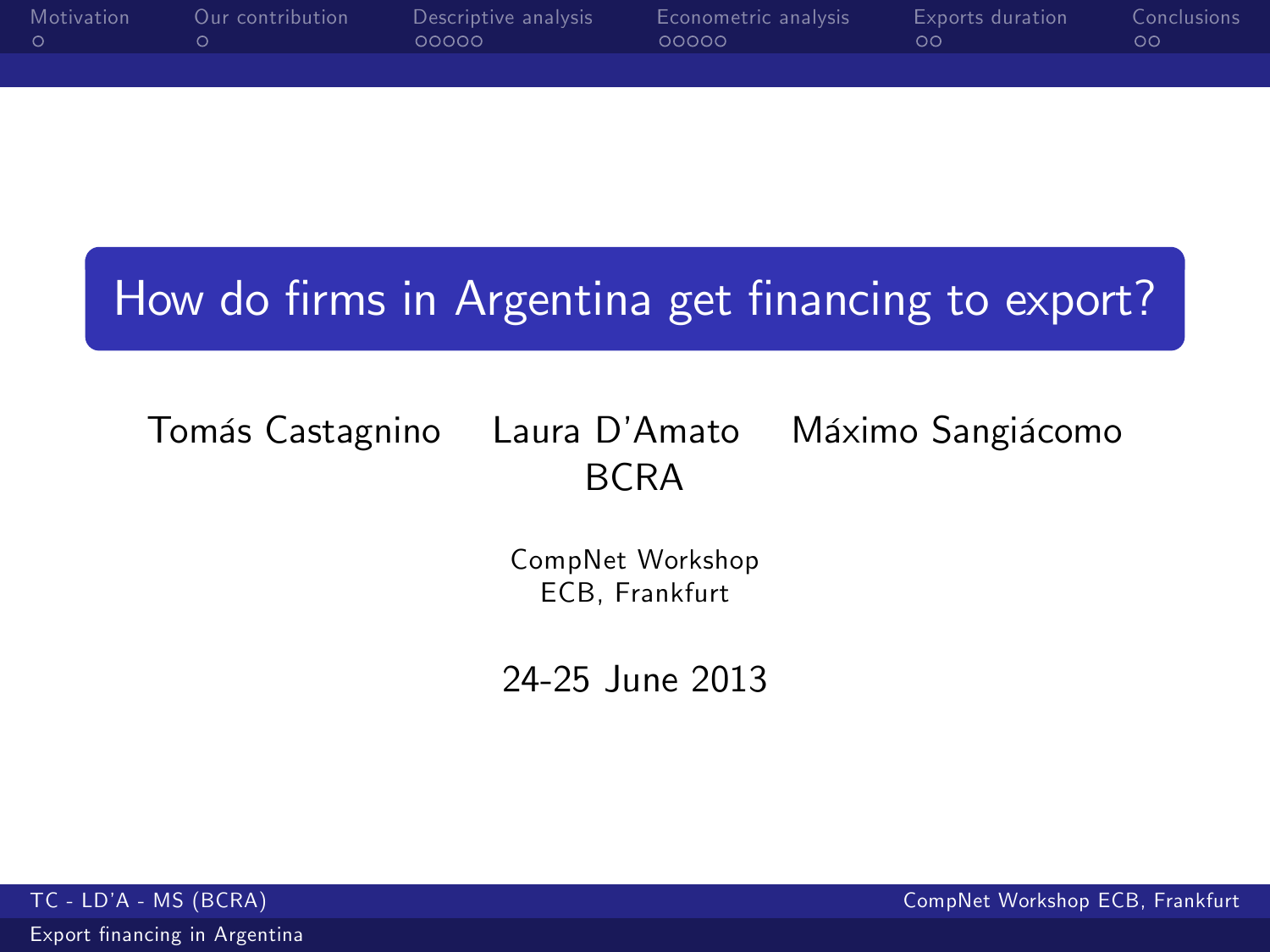| Motivation | Our contribution | Descriptive analysis<br>00000 | Econometric analysis<br>00000 | <b>Exports duration</b><br>ററ - | Conclusions<br>ററ |
|------------|------------------|-------------------------------|-------------------------------|---------------------------------|-------------------|
|            |                  |                               |                               |                                 |                   |

# **Outline**

- **•** Motivation
- **Our contribution**
- **•** Descriptive analysis
- **•** Econometric analysis
- **•** Exports duration
- **•** Conclusion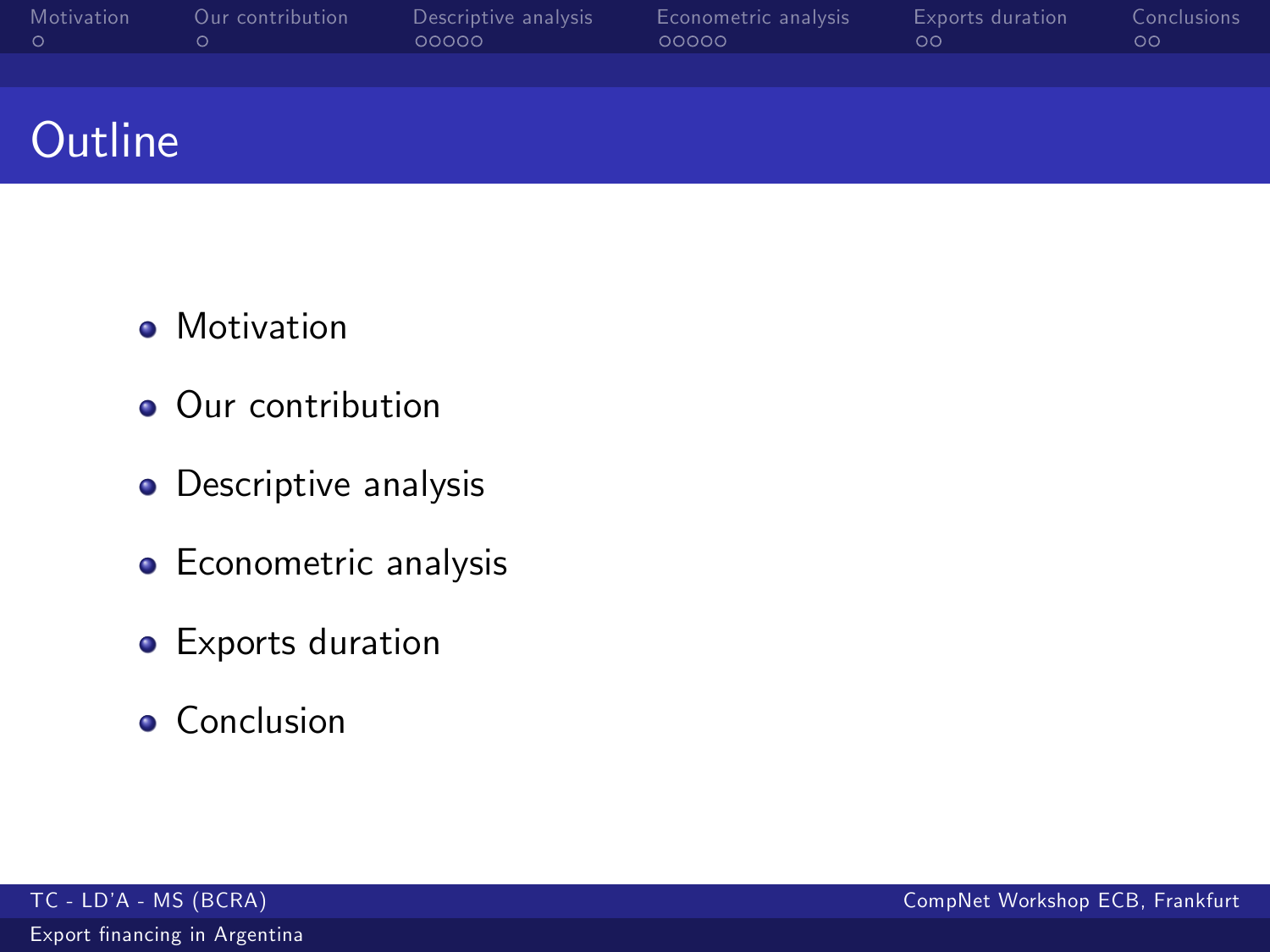| <b>Motivation</b> | Our contribution                               | Descriptive analysis<br>00000 | Econometric analysis<br>00000 | Exports duration<br>ററ | Conclusions<br>oο |
|-------------------|------------------------------------------------|-------------------------------|-------------------------------|------------------------|-------------------|
|                   | Access to financing and firms' export dynamism |                               |                               |                        |                   |

- $\bullet$  Recent interest on the effects of credit constraints in firms' export performance (Chaney (2005); Manova (2006), (2010), (2011); Muûls (2008); Minetti and Zhu (2011))
- Models developed in a theoretical framework that assumes heterogeneity in productivity and high entry costs a la Melitz
- <span id="page-2-0"></span>• Scant evidence at the firm level and with mixed results:
	- Greenaway et al. (2007): financial health seems to be and outcome of export participation rather than the other way around (UK firms)
	- **Berman and Héracourt (2010): financial development has a** positive effect on trade but better financial health does not affect exports once the firm has entered to export markets (developing countries' firms)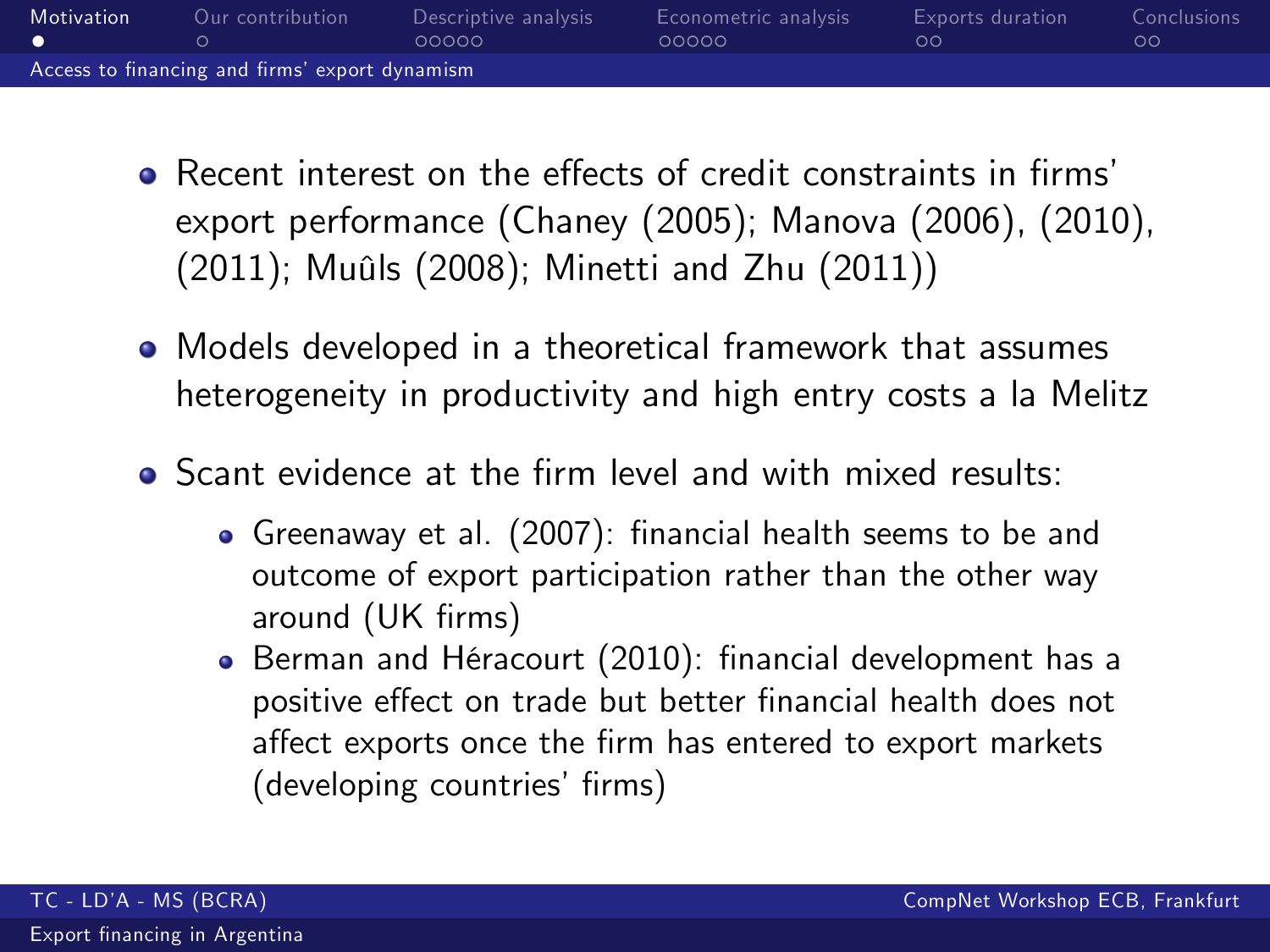| Motivation       | Our contribution | Descriptive analysis<br>00000 | Econometric analysis<br>00000 | <b>Exports</b> duration<br>ററ | Conclusions<br>oο |
|------------------|------------------|-------------------------------|-------------------------------|-------------------------------|-------------------|
| Our contribution |                  |                               |                               |                               |                   |

- Deepens our knowledge on the financing patterns of exporting firms
- By analyzing how access to domestic bank credit and foreign financing interact with firms' performance in export markets
- <span id="page-3-0"></span>Making use of a rich microeconomic database that entails firms' characteristics, export and domestic bank credit and external financing figures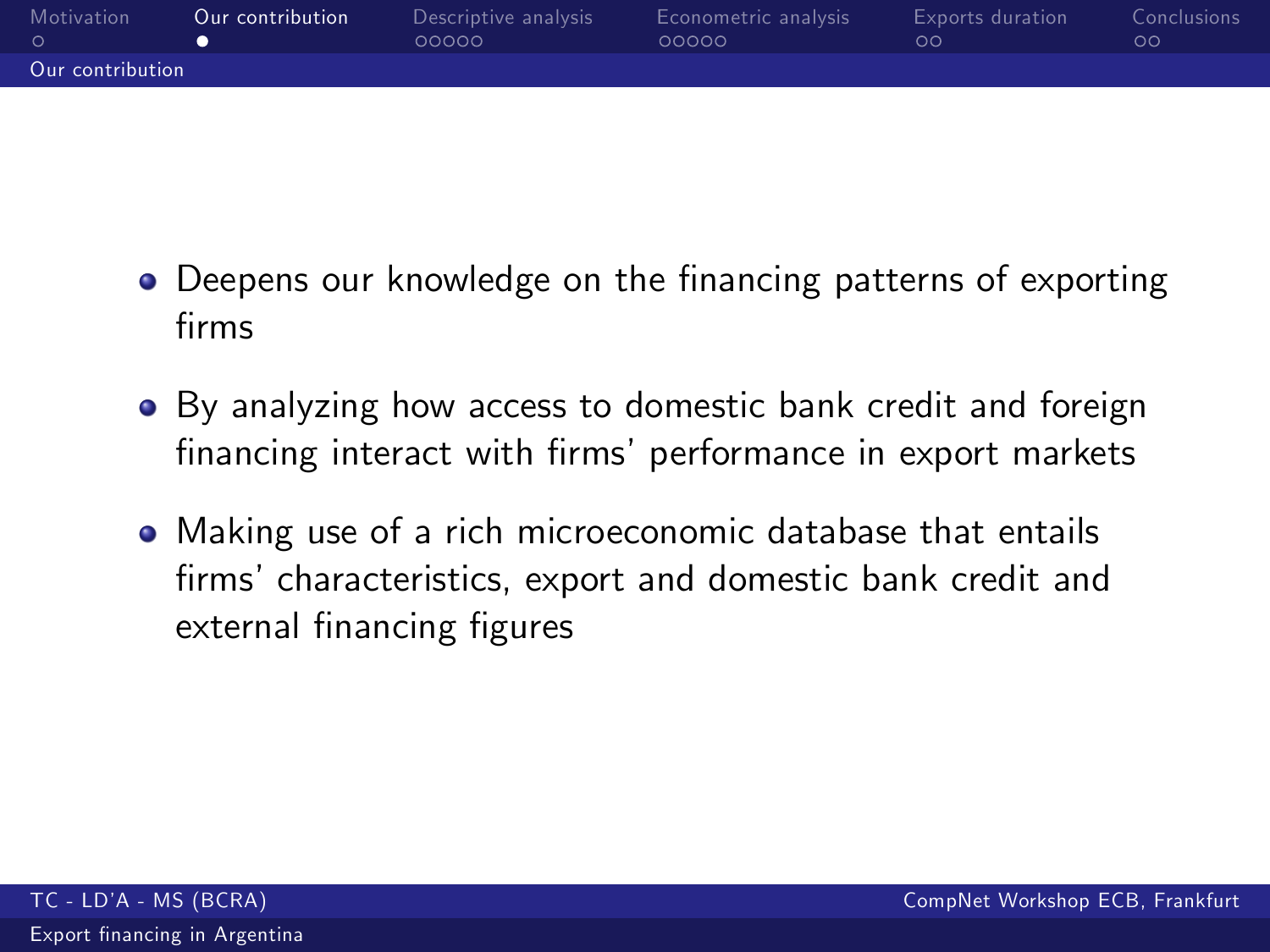| Motivation | Our contribution | Descriptive analysis<br>$\bullet$ 0000 | Econometric analysis<br>00000 | <b>Exports duration</b><br>ററ | Conclusions<br>oο |
|------------|------------------|----------------------------------------|-------------------------------|-------------------------------|-------------------|
| The sample |                  |                                        |                               |                               |                   |

- Annual information (2001-2006) for 38.207 firms which produce tradable goods (9.807 of which are exporters)
- We identify firms' clusters according to size criterion
- <span id="page-4-0"></span>• Why size?
	- Larger firms have better export performance
	- Credit constraints relax as firms' size increases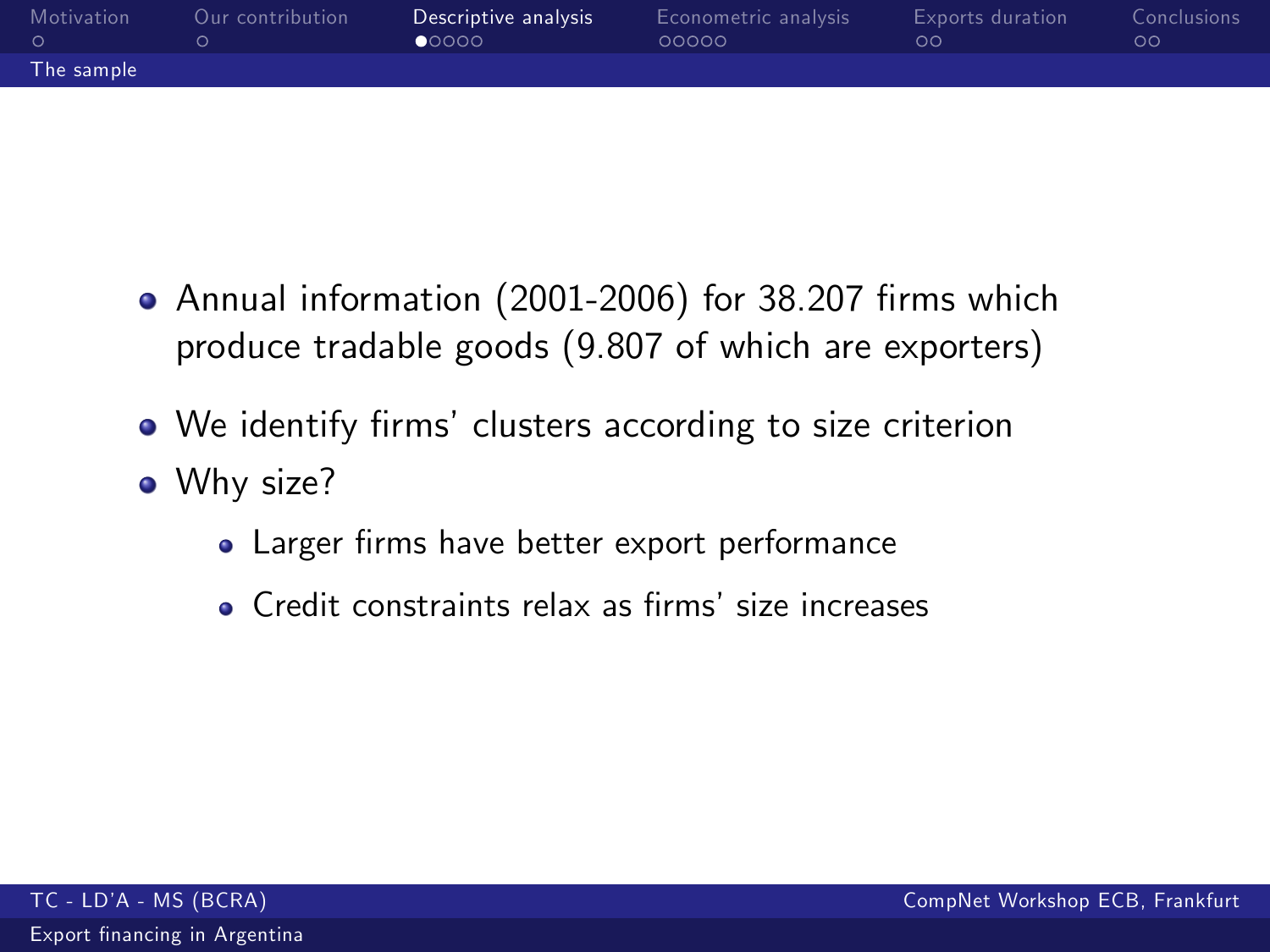| Motivation         | Our contribution | Descriptive analysis<br>00000 | Econometric analysis<br>00000 | Exports duration<br>ററ | <b>Conclusions</b><br>ററ |
|--------------------|------------------|-------------------------------|-------------------------------|------------------------|--------------------------|
| Sample composition |                  |                               |                               |                        |                          |



## Years of exporting by cluster



Export financing in Argentina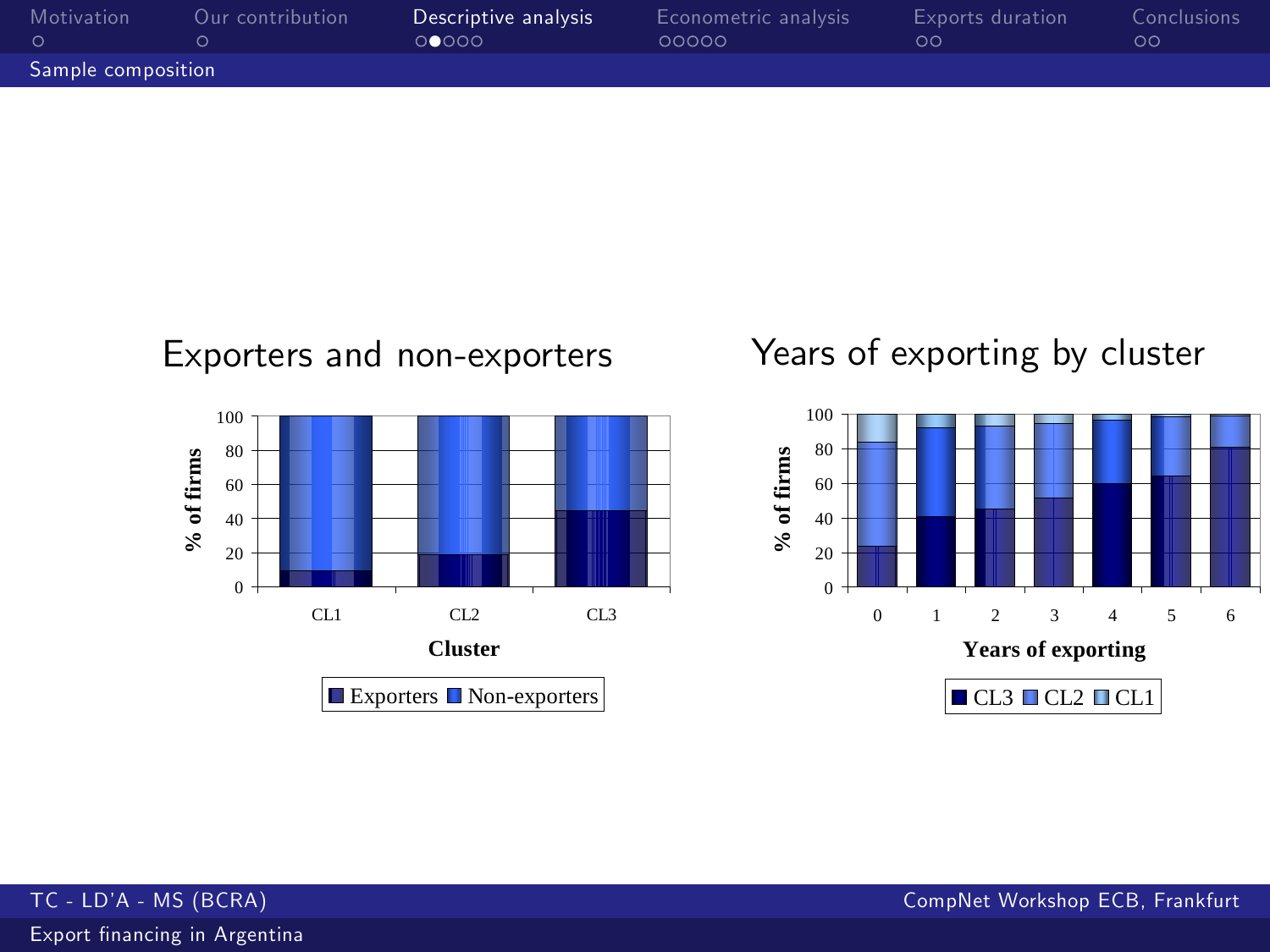| Motivation                  | Our contribution | Descriptive analysis<br>00000 | Econometric analysis<br>00000 | <b>Exports</b> duration<br>ററ | Conclusions<br>ററ |
|-----------------------------|------------------|-------------------------------|-------------------------------|-------------------------------|-------------------|
| Exporters vs. Non-exporters |                  |                               |                               |                               |                   |

|                              | <b>Exporters</b> |       |       |       | Non-exporters |       |   |
|------------------------------|------------------|-------|-------|-------|---------------|-------|---|
|                              | CL1              | CL2   | CL3   | CL1   | CL2           | CL3   |   |
| Number of firms              | 477              | 3.898 | 5,432 | 4.553 | 17.048        | 6.799 |   |
| Exporters (% total)          | 9%               | 19%   | 44%   |       |               |       |   |
| Size                         | 1.9              | 7.7   | 44.6  | 1.9   | 6.6           | 32.7  | ⋈ |
| Rationed firms               | 188              | 921   | 436   | 2.611 | 7,188         | 1,396 |   |
| Rationed firms (%)           | 39%              | 24%   | 8%    | 57%   | 42%           | 21%   |   |
| Domestic bank credit (log)   | 2.604            | 3.297 | 4.574 | 2.263 | 2.785         | 3.788 | ⊠ |
| Number of credit lines       | 0.82             | 1.05  | 1.42  | 0.81  | 0.91          | 1.13  | ☑ |
| Number of financial entities | 0.78             | 1.01  | 1.69  | 0.72  | 0.85          | 1.23  | ☑ |
| Collateral pledging          | 28%              | 27%   | 25%   | 36%   | 31%           | 29%   | ⋈ |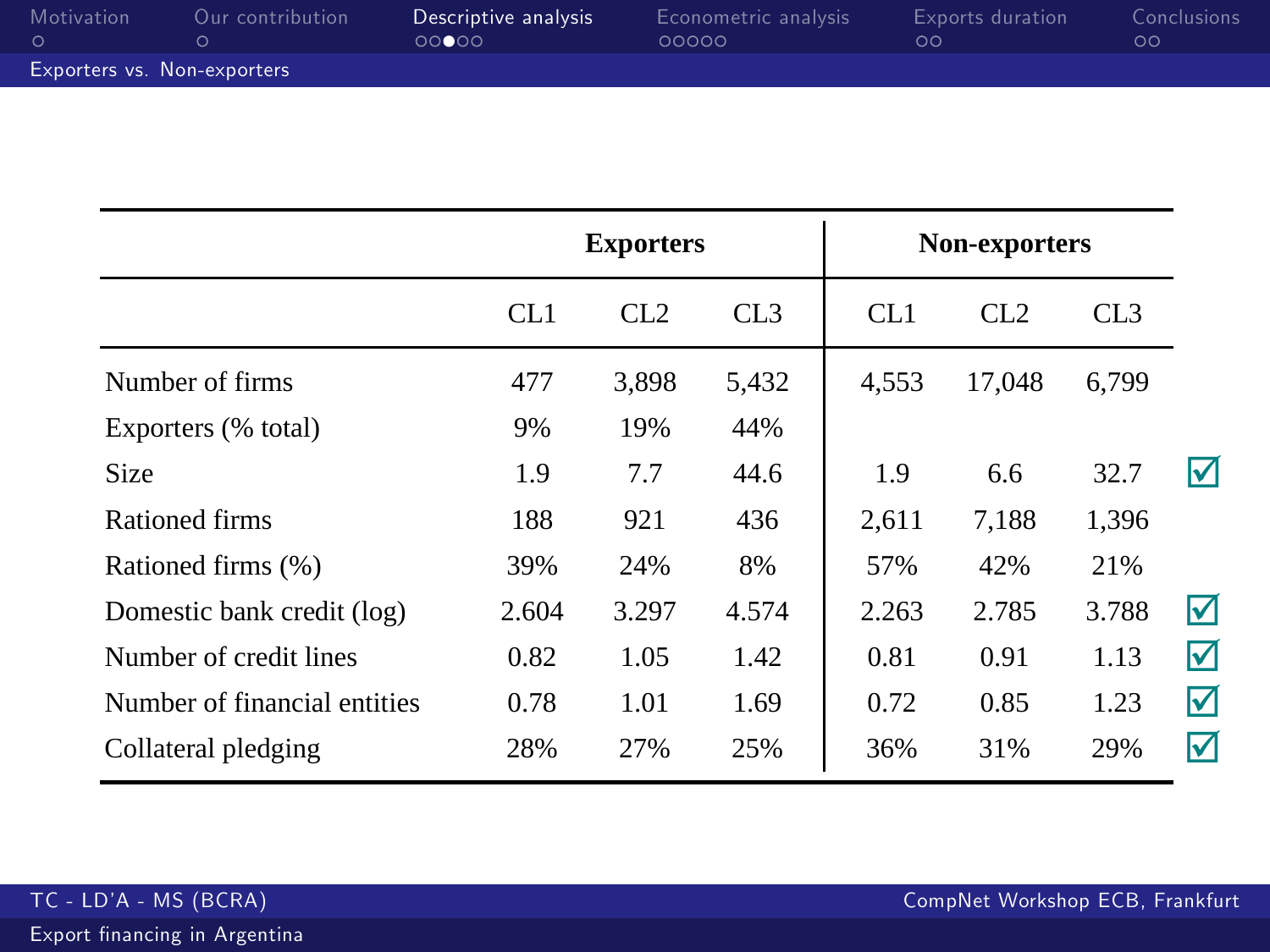| Motivation | Our contribution                        | Descriptive analysis<br>00000 | Econometric analysis<br>00000 | Exports duration<br>ററ | Conclusions<br>ററ |
|------------|-----------------------------------------|-------------------------------|-------------------------------|------------------------|-------------------|
|            | Exporters to DC vs. Non-exporters to DC |                               |                               |                        |                   |

|                              | <b>Exporters to DC</b> |                 |                 |       | Non-exporters to DC |                 |   |  |
|------------------------------|------------------------|-----------------|-----------------|-------|---------------------|-----------------|---|--|
|                              | CL1                    | CL <sub>2</sub> | CL <sub>3</sub> | CL1   | CL2                 | CL <sub>3</sub> |   |  |
| Number of firms              | 183                    | 1,330           | 2,490           | 294   | 2,568               | 2,942           |   |  |
| Exporters to DC (% total)    | 38%                    | 34%             | 46%             |       |                     |                 |   |  |
| <b>Size</b>                  | 1.9                    | 7.7             | 50.5            | 1.9   | 7.7                 | 39.6            | ☑ |  |
| Domestic bank credit (log)   | 2.567                  | 3.359           | 4.683           | 2.629 | 3.265               | 4.479           | 図 |  |
| Number of credit lines       | 0.75                   | 1.07            | 1.44            | 0.88  | 1.04                | 1.40            |   |  |
| Number of financial entities | 0.65                   | 0.98            | 1.68            | 0.87  | 1.03                | 1.70            |   |  |
| Collateral pledging          | 25%                    | 25%             | 25%             | 29%   | 28%                 | 26%             | ⊠ |  |
| Foreign credit (% of total)  | 30.9%                  | 33.3%           | 41.3%           | 18.1% | 16.9%               | 21.8%           |   |  |
| Foreign transactions         | 0.57                   | 0.91            | 2.46            | 0.17  | 0.26                | 0.58            | ☑ |  |
| Foreign creditors            | 0.21                   | 0.34            | 0.86            | 0.086 | 0.098               | 0.216           | ☑ |  |
| Foreign credit (log)         | 2.542                  | 3.572           | 5.896           | 1.225 | 1.558               | 2.652           | ☑ |  |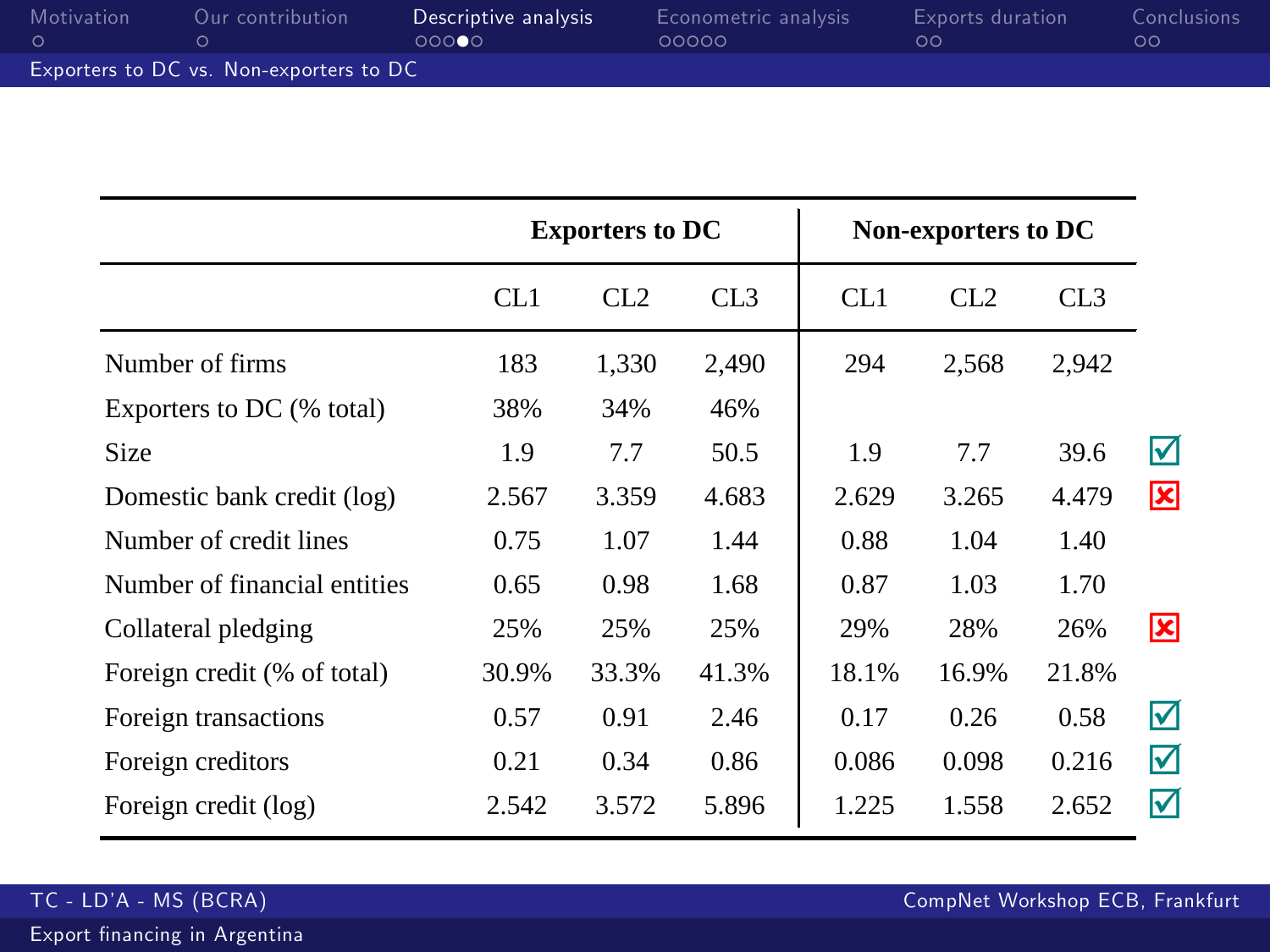| Motivation                    | Our contribution | Descriptive analysis<br>0000 | Econometric analysis<br>00000 | Exports duration<br>ററ | Conclusions<br>ററ |
|-------------------------------|------------------|------------------------------|-------------------------------|------------------------|-------------------|
| Foreign credit by lender type |                  |                              |                               |                        |                   |

| Non-developed |                    |        |          |                     | Developed |                    |        |          |                     |       |
|---------------|--------------------|--------|----------|---------------------|-----------|--------------------|--------|----------|---------------------|-------|
| Year          | Related<br>company | Client | Supplier | Financial<br>entity | Other     | Related<br>company | Client | Supplier | Financial<br>entity | Other |
| 2001          | 45.9               | 1.8    | 5.6      | 26.6                | 20.1      | 36.0               | 3.4    | 5.6      | 43.5                | 11.6  |
| 2002          | 43.5               | 1.2    | 6.1      | 27.0                | 22.2      | 32.7               | 1.8    | 5.6      | 51.4                | 8.5   |
| 2003          | 46.3               | 1.0    | 5.9      | 30.3                | 16.6      | 31.3               | 1.9    | 4.7      | 50.6                | 11.5  |
| 2004          | 36.3               | 1.9    | 11.5     | 29.6                | 20.8      | 28.9               | 2.0    | 5.4      | 53.4                | 10.4  |
| 2005          | 45.4               | 2.2    | 9.8      | 21.4                | 21.2      | 32.0               | 1.8    | 6.0      | 49.1                | 11.1  |
| 2006          | 50.1               | 3.2    | 9.6      | 20.2                | 16.9      | 33.3               | 2.6    | 6.5      | 45.0                | 12.6  |

Export financing in Argentina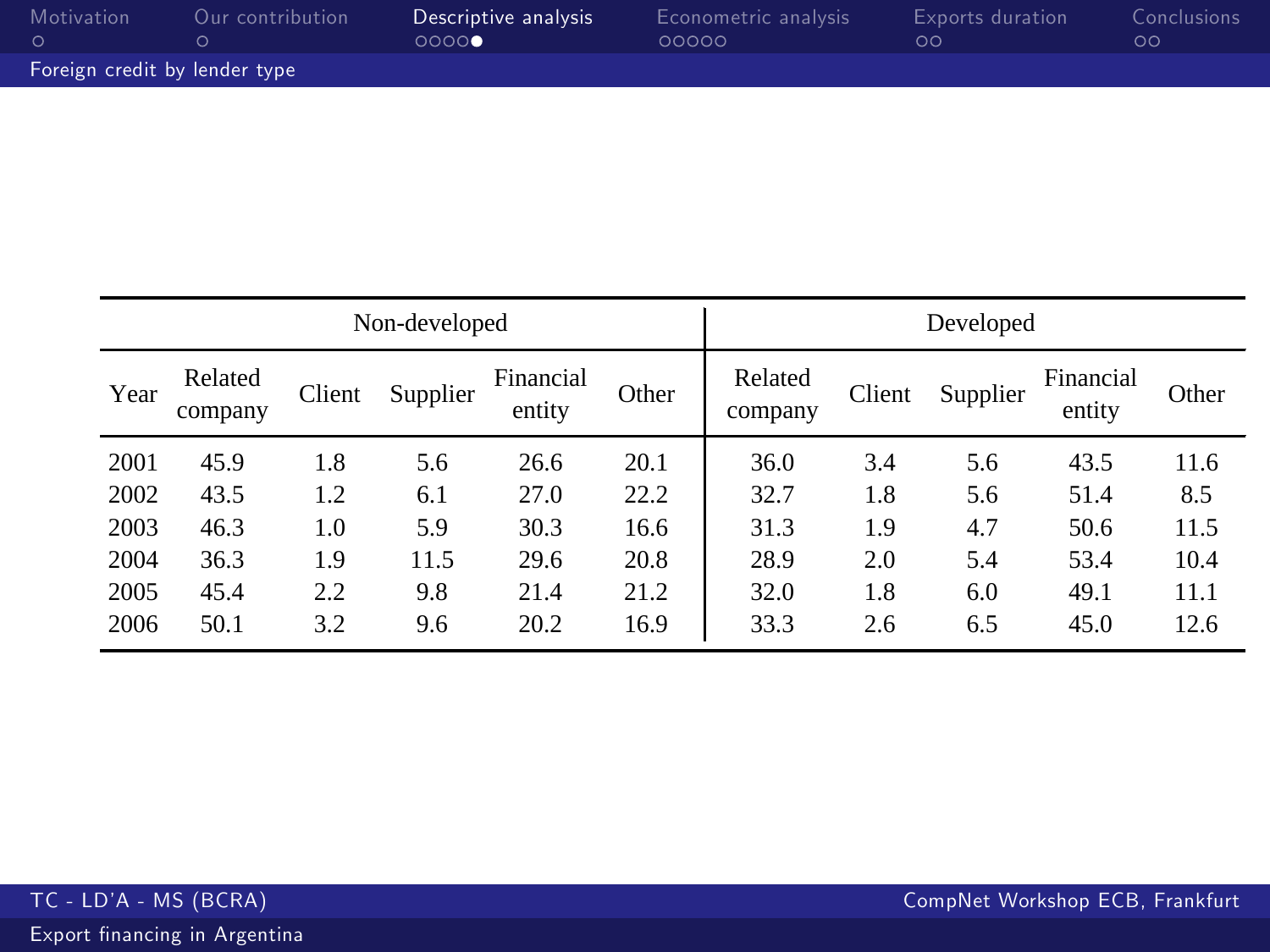| Motivation             | Our contribution | Descriptive analysis<br>00000 | Econometric analysis<br>00000 | <b>Exports</b> duration<br>ററ | <b>Conclusions</b><br>OΟ |  |
|------------------------|------------------|-------------------------------|-------------------------------|-------------------------------|--------------------------|--|
| Limits and methodology |                  |                               |                               |                               |                          |  |

## Limits of this analysis

- **•** Direction of causality not obvious, according to the evidence in the literature
- Focus on correlations rather than on marginal effects

## The estimation methodology

- Linear probability model
- Panel with cross-section and time series fixed effects to control for non-observables
- <span id="page-9-0"></span>• Use lagged values of size and different *proxies* of access to credit to alleviate the endogeneity problem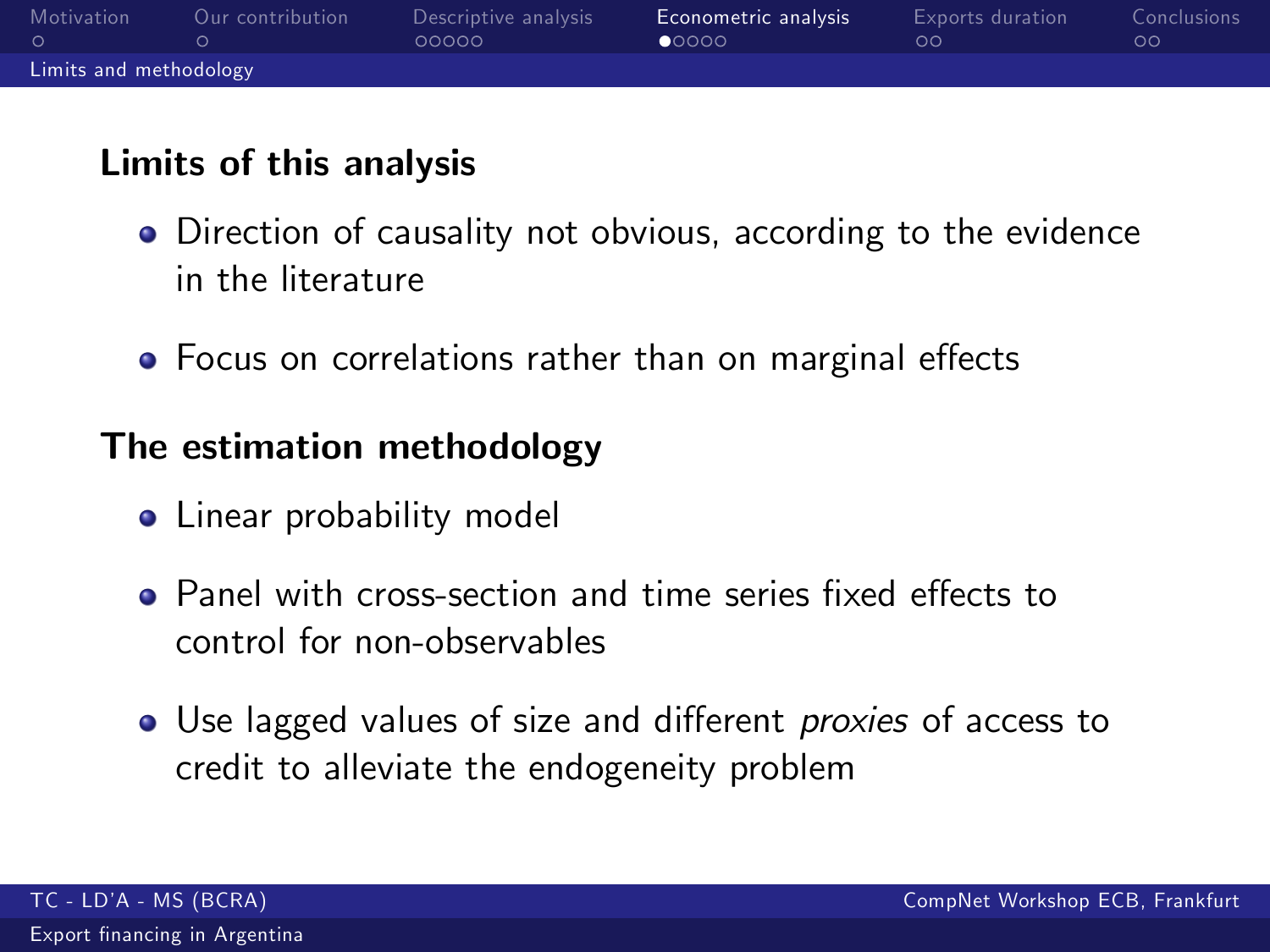| Motivation                  | Our contribution | Descriptive analysis<br>00000 | Econometric analysis<br>00000 | <b>Exports</b> duration<br>.ററ | Conclusions<br>oο |  |
|-----------------------------|------------------|-------------------------------|-------------------------------|--------------------------------|-------------------|--|
| Exporters vs. non-exporters |                  |                               |                               |                                |                   |  |

| Dummy Export                    | Total        | CL1          | CL <sub>2</sub> | CL <sub>3</sub> |
|---------------------------------|--------------|--------------|-----------------|-----------------|
| Size $(t-1)$                    | $0.0396***$  | $0.0112*$    | $0.0310***$     | $0.0477***$     |
|                                 | [0.00217]    | [0.00615]    | [0.00282]       | [0.00382]       |
| Domestic bank credit $_{(t-1)}$ | $0.00170***$ | $-0.00511**$ | $0.00224**$     | $0.00202**$     |
|                                 | [0.000607]   | [0.00216]    | [0.000915]      | [0.000935]      |
| Constant                        | $0.0617***$  | $0.0317***$  | $0.0296***$     | $0.125***$      |
|                                 | [0.00520]    | [0.00730]    | [0.00563]       | [0.0128]        |
| <b>Observations</b>             | 139,844      | 15,238       | 73,672          | 50,934          |
| Number of firms                 | 37,718       | 4.930        | 20,694          | 12,094          |
| $R^2$                           | 0.011        | 0.003        | 0.009           | 0.016           |
| Individual effects              | <b>YES</b>   | <b>YES</b>   | <b>YES</b>      | <b>YES</b>      |
| Time effects                    | YES          | <b>YES</b>   | <b>YES</b>      | <b>YES</b>      |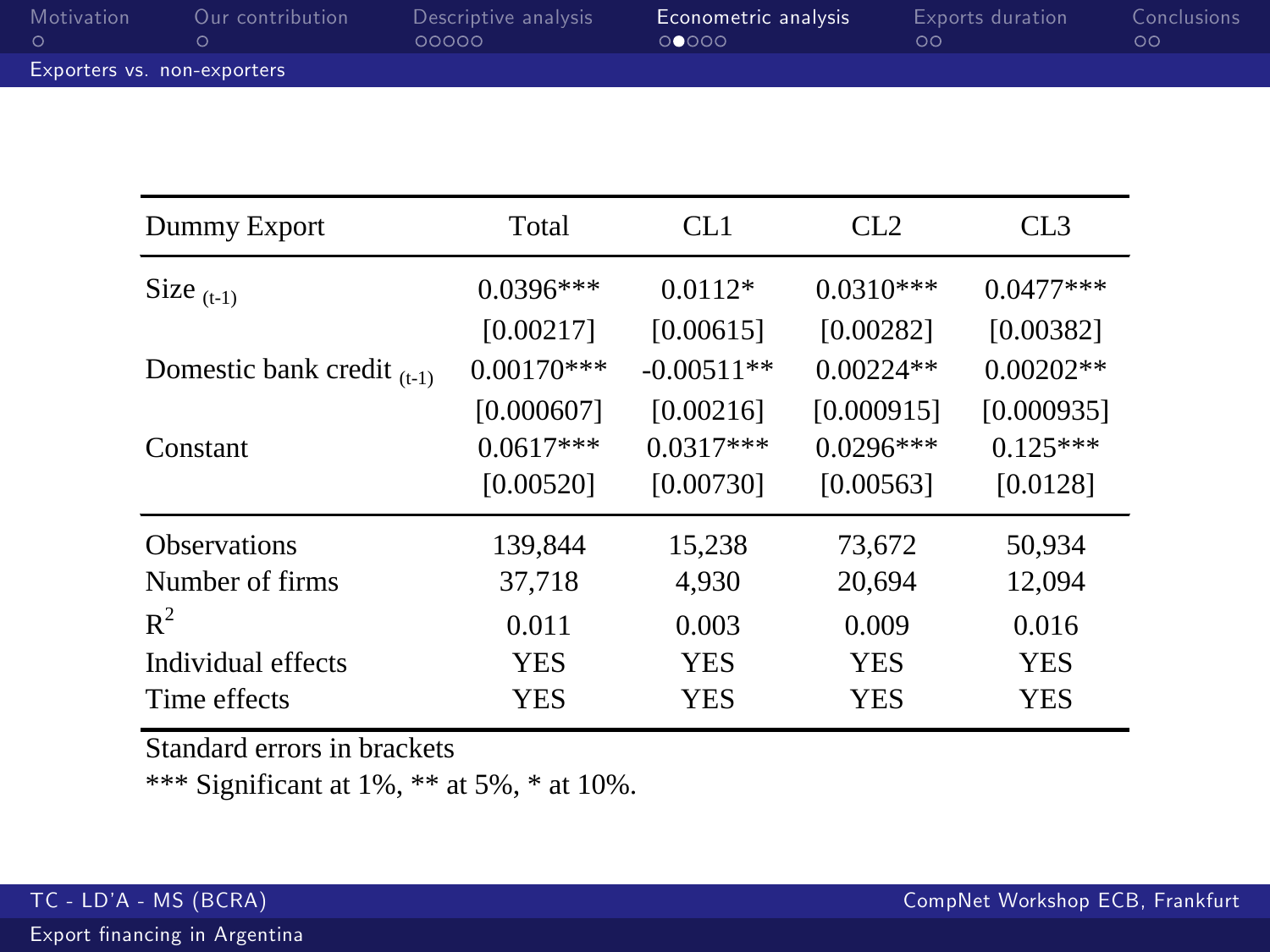| Motivation                 | Our contribution | Descriptive analysis<br>00000 | Econometric analysis<br>00000 | Exports duration<br>ററ | Conclusions<br>oο |  |
|----------------------------|------------------|-------------------------------|-------------------------------|------------------------|-------------------|--|
| Starters vs. non-exporters |                  |                               |                               |                        |                   |  |

| Dummy Starters                  | Total        | CL <sub>1</sub> | CL2          | CL <sub>3</sub> |
|---------------------------------|--------------|-----------------|--------------|-----------------|
| Size $(t-1)$                    | $0.0329***$  | $0.0119***$     | $0.0249***$  | $0.0372***$     |
|                                 | [0.00171]    | [0.00410]       | [0.00209]    | [0.00352]       |
| Domestic bank credit $_{(t-1)}$ | $0.000911*$  | $-0.000536$     | $0.00194***$ | $0.00169*$      |
|                                 | [0.000539]   | [0.00148]       | [0.000710]   | [0.000996]      |
| Constant                        | $-0.0760***$ | $-0.0111**$     | $-0.0509***$ | $-0.128***$     |
|                                 | [0.00383]    | [0.00486]       | [0.00414]    | [0.0114]        |
| <b>Observations</b>             | 109,108      | 14.275          | 63.334       | 31,499          |
| Number of firms                 | 32,657       | 4.723           | 18,975       | 8,959           |
| $R^2$                           | 0.035        | 0.011           | 0.026        | 0.06            |
| Individual effects              | <b>YES</b>   | <b>YES</b>      | YES          | <b>YES</b>      |
| Time effects                    | YES          | YES             | YES          | YES             |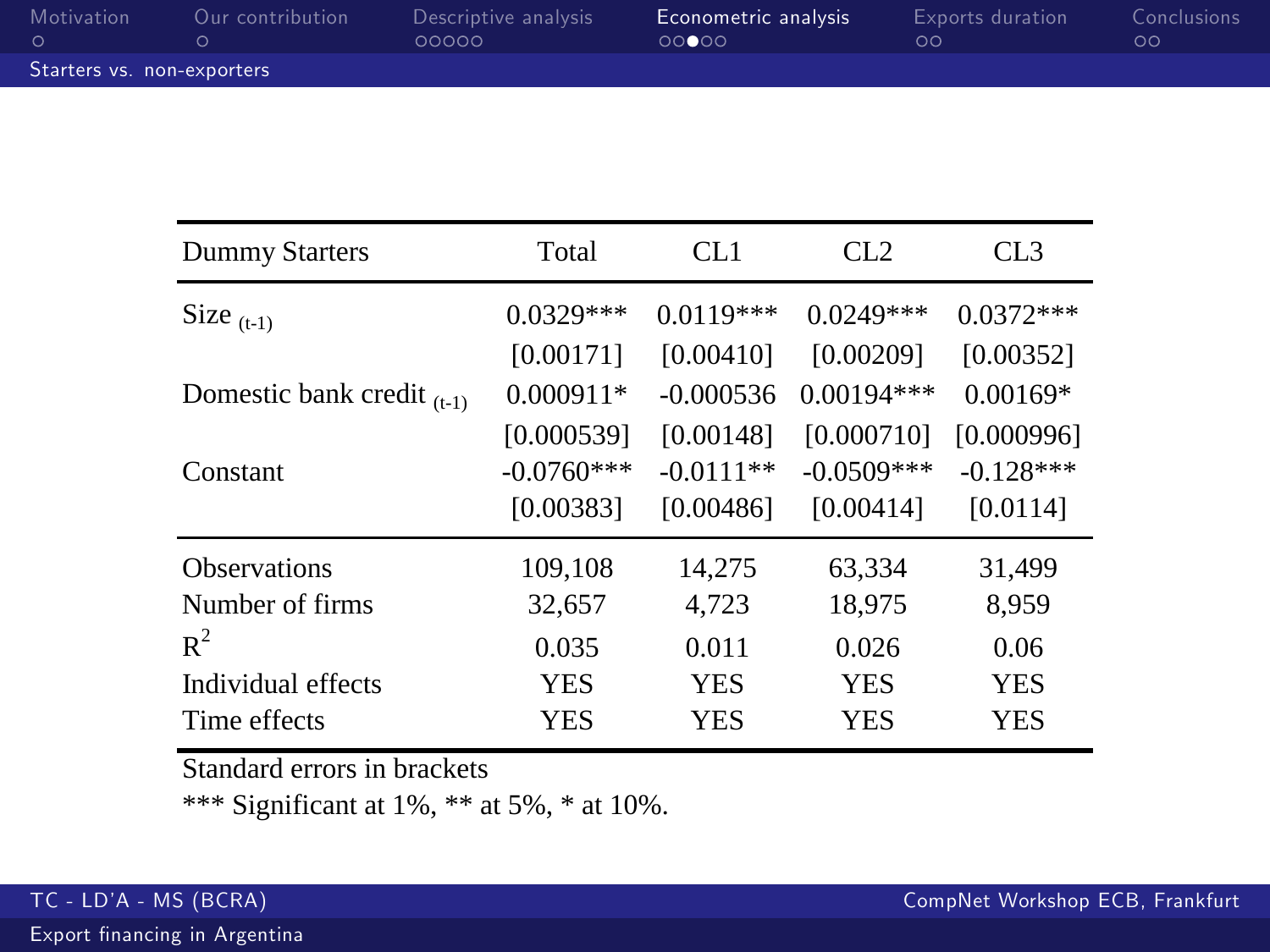| Motivation             | Our contribution | Descriptive analysis<br>00000 | Econometric analysis<br>ററ∩∩െ | Exports duration<br>ററ | Conclusions<br>ററ |  |
|------------------------|------------------|-------------------------------|-------------------------------|------------------------|-------------------|--|
| Number of destinations |                  |                               |                               |                        |                   |  |

| Detinations' number       | Total       | CL1         | CL2         | CL <sub>3</sub> |
|---------------------------|-------------|-------------|-------------|-----------------|
| Size $_{(t-1)}$           | $0.445***$  | $-0.0329$   | $0.393***$  | $0.473***$      |
|                           | [0.0384]    | [0.224]     | [0.0577]    | [0.0497]        |
| Foreign credit $_{(t-1)}$ | $0.0358***$ | $-0.000688$ | $0.0254***$ | $0.0386***$     |
|                           | [0.00330]   | [0.0201]    | [0.00554]   | [0.00409]       |
| Constant                  | $0.924***$  | $1.476***$  | $0.994***$  | $0.871***$      |
|                           | [0.114]     | [0.268]     | [0.118]     | [0.175]         |
| <b>Observations</b>       | 25,221      | 721         | 8,073       | 16,427          |
| Number of firms           | 8,724       | 368         | 3,357       | 4,999           |
| $R^2$                     | 0.086       | 0.017       | 0.067       | 0.095           |
| Individual effects        | <b>YES</b>  | <b>YES</b>  | <b>YES</b>  | <b>YES</b>      |
| Time effects              | YES         | YES         | YES         | YES             |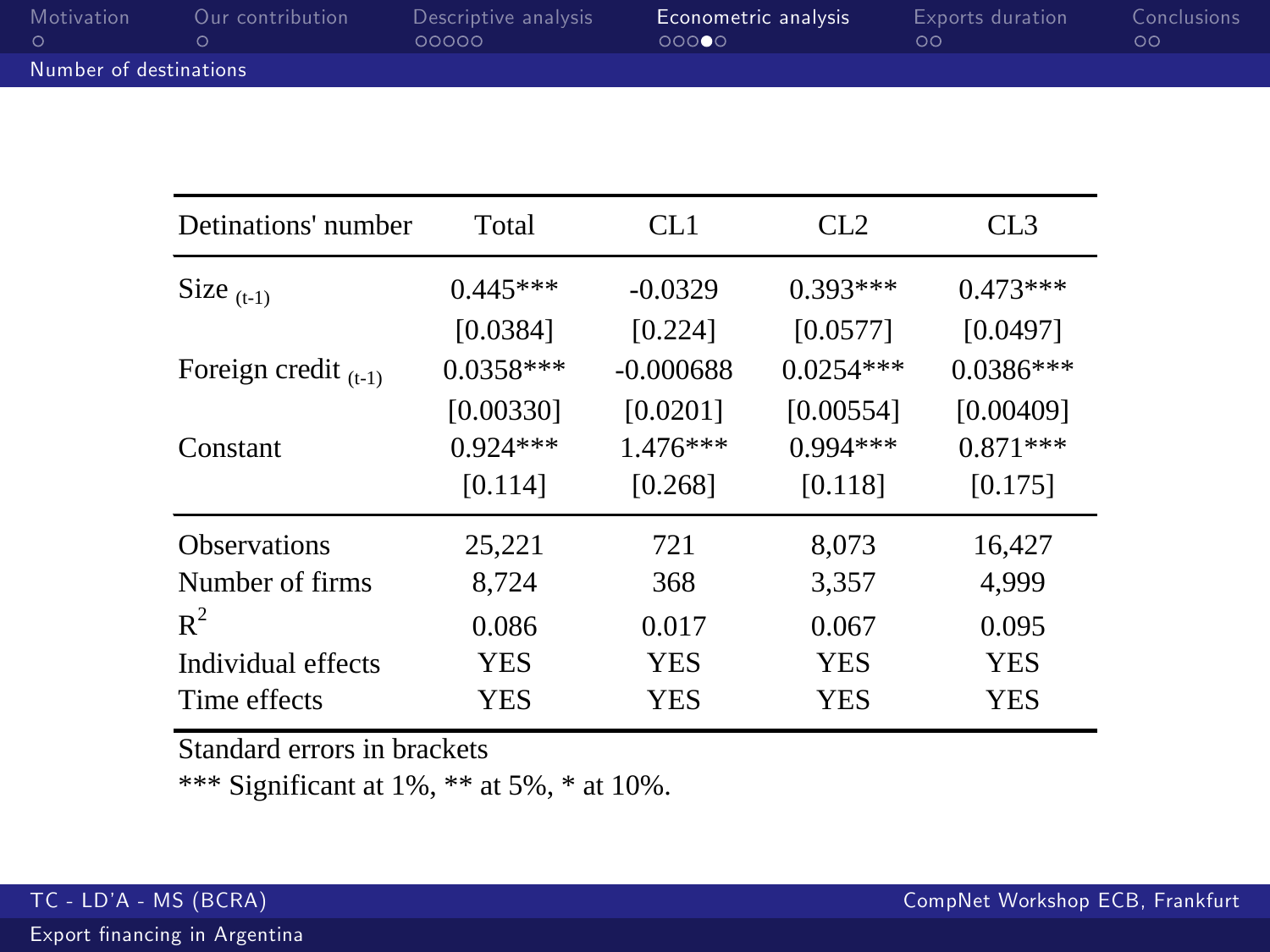| Motivation          | Our contribution | Descriptive analysis<br>00000 | Econometric analysis<br>0000 | Exports duration<br>ററ | <b>Conclusions</b><br>ററ |  |
|---------------------|------------------|-------------------------------|------------------------------|------------------------|--------------------------|--|
| Mercosur plus Chile |                  |                               |                              |                        |                          |  |

| Mercosur $+$ Chile        | Total        | CL1        | CL <sub>2</sub> | CL <sub>3</sub> |
|---------------------------|--------------|------------|-----------------|-----------------|
| Size $_{(t-1)}$           | $-0.0395***$ | 0.0791     | $-0.0361**$     | $-0.0428$ ***   |
|                           | [0.00877]    | [0.0685]   | [0.0157]        | [0.0107]        |
| Foreign credit $_{(t-1)}$ | $-0.00156**$ | 0.00797    | 0.00157         | $-0.00273***$   |
|                           | [0.000754]   | [0.00613]  | [0.00151]       | [0.000882]      |
| Constant                  | $0.596***$   | $0.423***$ | $0.596***$      | $0.607***$      |
|                           | [0.0260]     | [0.0818]   | [0.0322]        | [0.0377]        |
| <b>Observations</b>       | 25,221       | 721        | 8.073           | 16,427          |
| Number of firms           | 8.724        | 368        | 3,357           | 4,999           |
| $R^2$                     | 0.010        | 0.016      | 0.011           | 0.011           |
| Individual effects        | <b>YES</b>   | <b>YES</b> | <b>YES</b>      | <b>YES</b>      |
| Time effects              | YES          | YES        | YES             | YES             |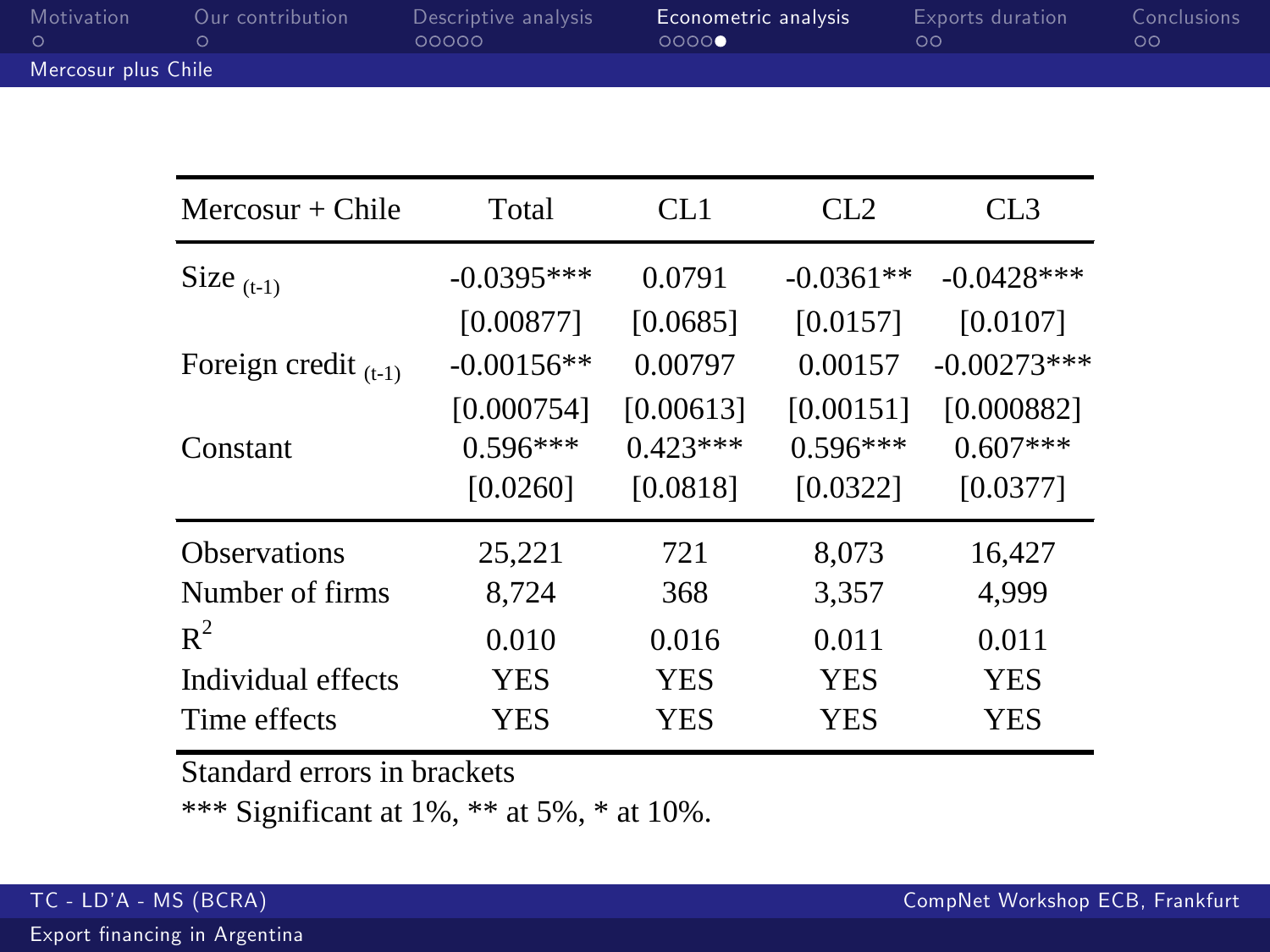| Motivation                                      | Our contribution | Descriptive analysis<br>00000 | Econometric analysis<br>00000 | <b>Exports duration</b><br>$\bullet$ | Conclusions<br>ററ |  |
|-------------------------------------------------|------------------|-------------------------------|-------------------------------|--------------------------------------|-------------------|--|
| Firms permanence in export markets by firm size |                  |                               |                               |                                      |                   |  |

| Type of<br>Exporter | CL1 | CL2  | CL <sub>3</sub> | <b>Total</b> |
|---------------------|-----|------|-----------------|--------------|
| Sporadic            | 4.3 | 30.7 | 29.8            | 65           |
| Regular             | 0.5 | 9.0  | 25.6            | 35           |

• 65% of the firms are sporadic exporters

<span id="page-14-0"></span>• 35% are permanent exporters (of which 26% belong to CL3)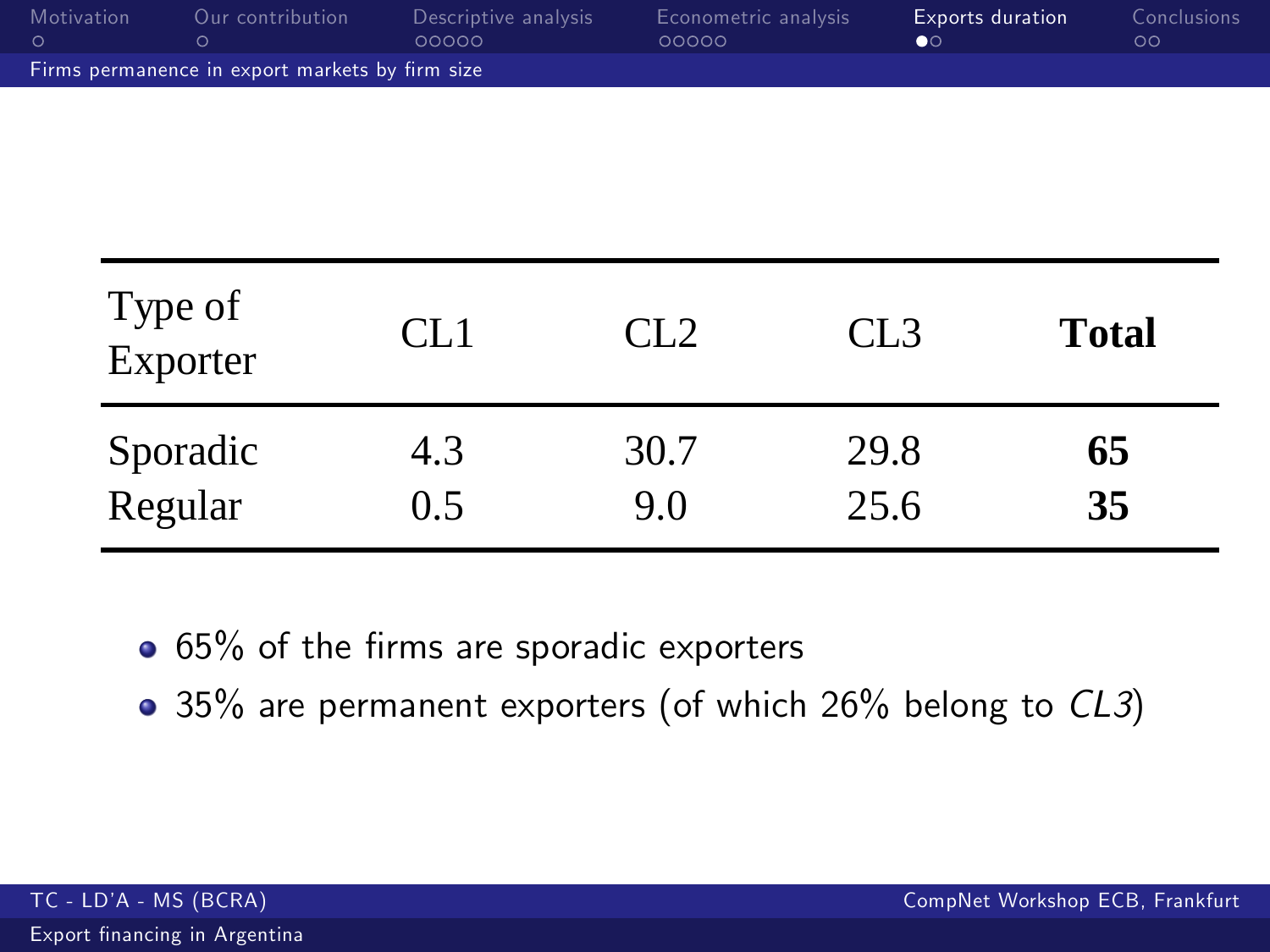| Motivation                                 | Our contribution | Descriptive analysis<br>00000 | Econometric analysis<br>00000 | <b>Exports duration</b> | Conclusions<br>ററ |  |
|--------------------------------------------|------------------|-------------------------------|-------------------------------|-------------------------|-------------------|--|
| Kaplan-Meier survival estimates by cluster |                  |                               |                               |                         |                   |  |



TC - LDíA - MS (BCRA) CompNet Workshop ECB, Frankfurt

Export financing in Argentina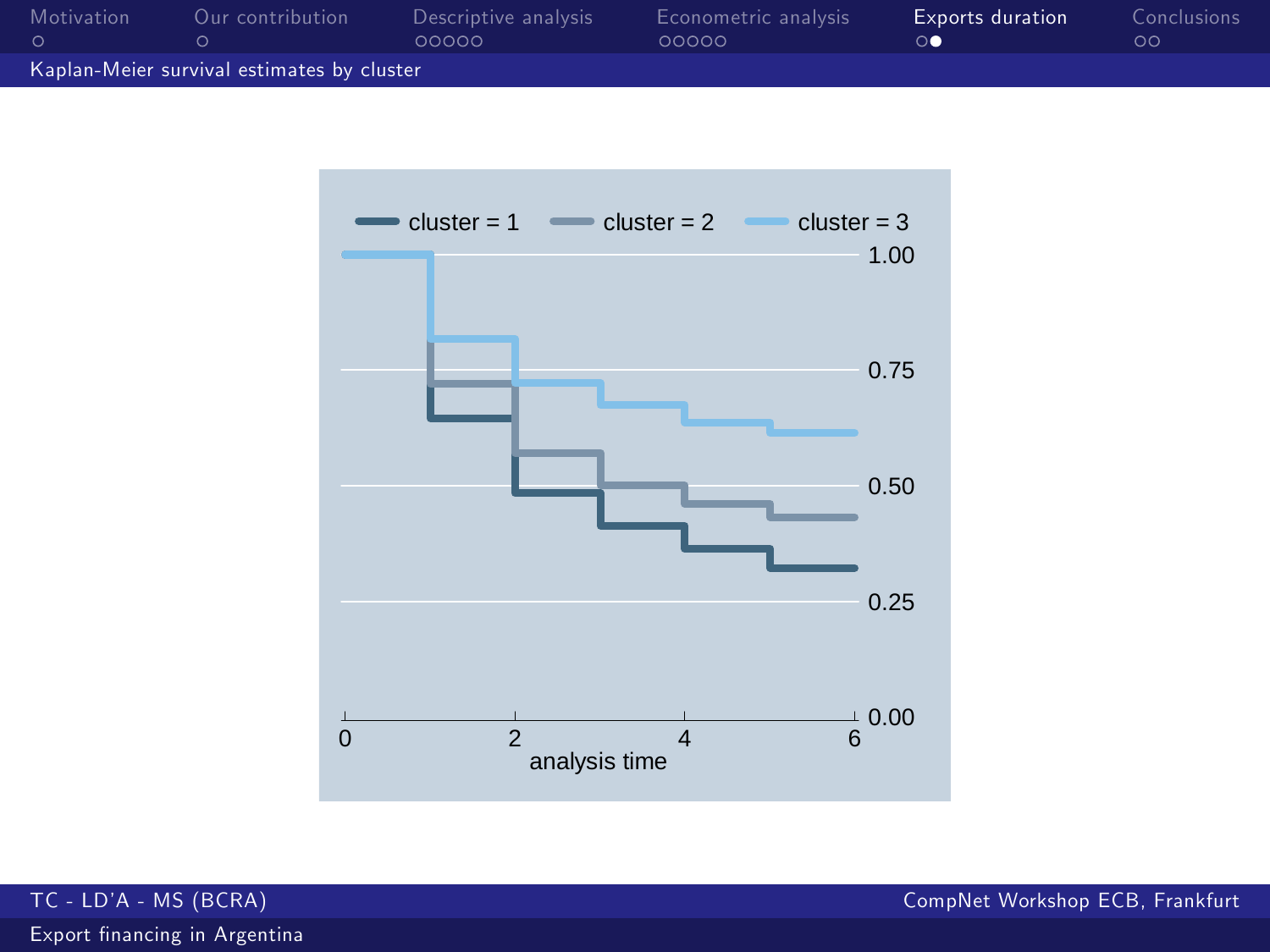| Motivation    | Our contribution | Descriptive analysis<br>00000 | Econometric analysis<br>00000 | <b>Exports duration</b><br>ററ | <b>Conclusions</b><br>$\bullet$ |
|---------------|------------------|-------------------------------|-------------------------------|-------------------------------|---------------------------------|
| Conclusions I |                  |                               |                               |                               |                                 |

- More likely to export for firms that have a larger domestic bank debt
- Access to bank credit is important for the decision to enter export markets, particularly in the case of medium firms
- <span id="page-16-0"></span>• Focusing on exporters
	- Access to foreign financing increases the probability of exporting to industrial and distant markets
	- Better performance in terms of quantity of products and number of markets they serve